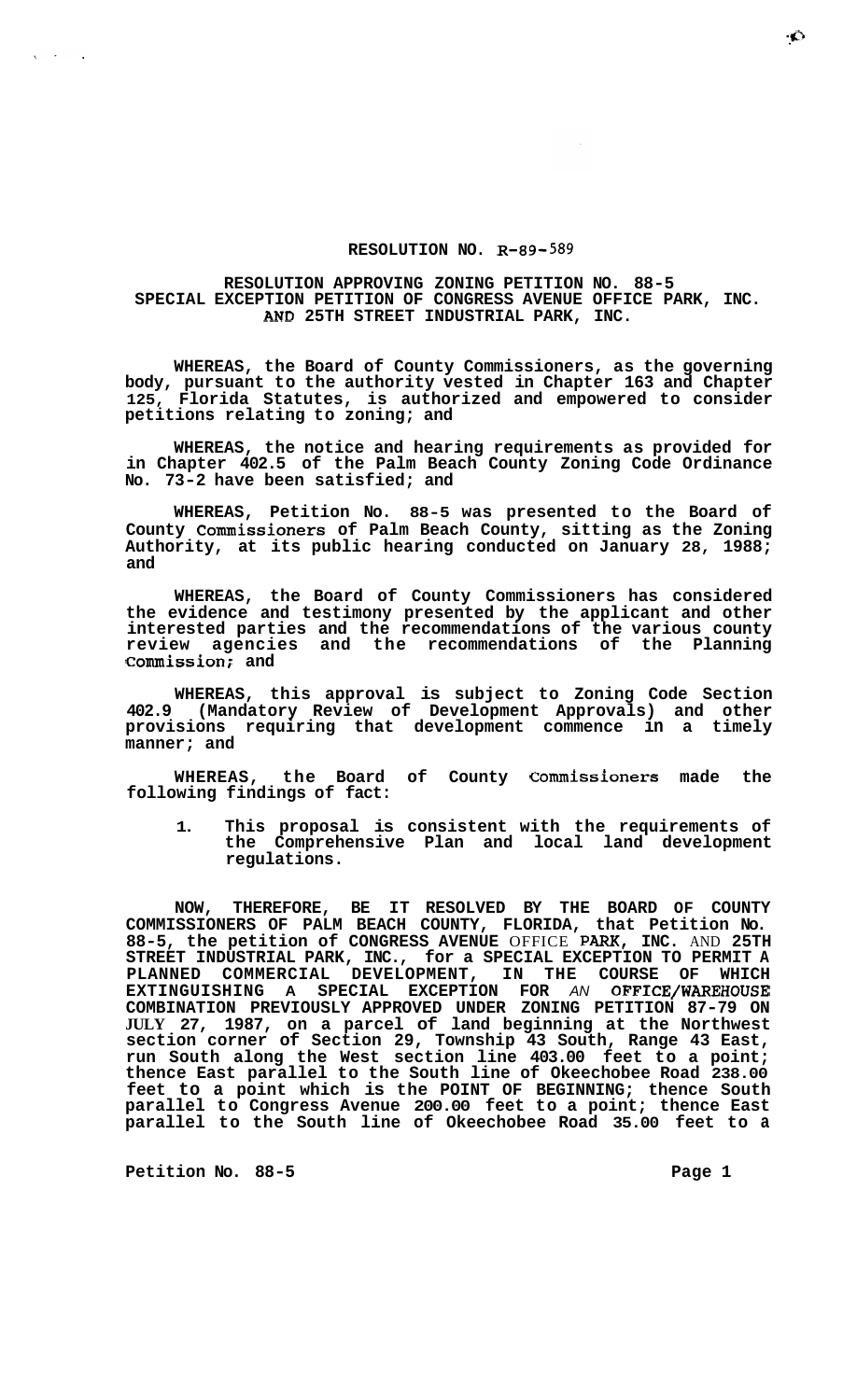**point, thence South parallel to Congress Avenue 620.00 feet to a point: thence West 240.00 feet to a point which is on the East right-of-way line of Congress Avenue: thence South along the East right-of-way line of Congress Avenue 142.98 feet to a point: which is the Southwest corner of Madrid Park being the Northwest 1/4 of the Northwest 1/4 of the above-mentioned section: thence East along the South line of said Madrid Park 627.00 feet to a point; thence South parallel to Congress Avenue 1307.40 feet, more or less, to a point which is 60.00 feet North of the south line of the Northwest 1/4 section: thence East along the North right-of-way line of the U. S. Government Canal 667.18 feet to a point: thence in a Northerly direction 2274.35 feet to a point which point is 403 feet South of the North line of said section; thence West parallel to the North line of said Section a distance of 1112.07 feet to the POINT OF BEGINNING:** 

#### **TOGETHER WITH:**

 $\mathcal{L}^{\text{max}}$ 

**Beginning from the Southwest section corner of Section 29, Township 43 South, Range 43 East, run North along the West section line 3927.32 feet to a point: thence East parallel or nearly so to the North section line 267.00 feet to the POINT OF BEGINNING: thence continue in a straight line Easterly 393.00 feet to a point, thence Northerly parallel or nearly so to the West section line 72.85 feet to a point: thence westerly parallel or nearly so to the North section line 393.00 feet to a point: thence Southerly parallel or nearly so to the West section line 72.99 feet to the POINT OF BEGINNING.** 

## ToGETHeR **WITH:**

**The East 393 .OO feet of the North 100.00 feet of that certain parcel of land in Section 29, Township 43 South, Range 43 East, more particularly described as follows:** 

**Beginning at a point on the West section line of said Section 29; which point is 3927.32 feet North of the Southwest corner of said Section 29: thence continue Northerly along the West section line of said Section 29 a distance of 173.08 feet to the South line of Madrid Park, according to the re-plat thereof recorded in Plat Book 20, Page 20: thence run Easterly along the South line of said Madrid Park a distance of 660.00 feet: thence run South on a line parallel to the West line of said Section 29 a distance of 172.85 feet: thence run westerly a distance of 660.00 feet to the point of beginning: EXCEPTING THEREFROM the right-of-way for the road known and used as Congress Avenue and rights-of-way for drainage canals; also excepting land lying within 33.00 feet of the survey line of Project 4563, State Road 604, as in Deed Book 680, Page 447;** 

## **TOGETHER WITH:**

**The North 50.00 feet in Section 29, Township 43 South, Range 43 East, more particularly described as follows:** 

Petition No. 88-5 **Page 2 Page 2** 

 $\hat{\mathcal{L}}$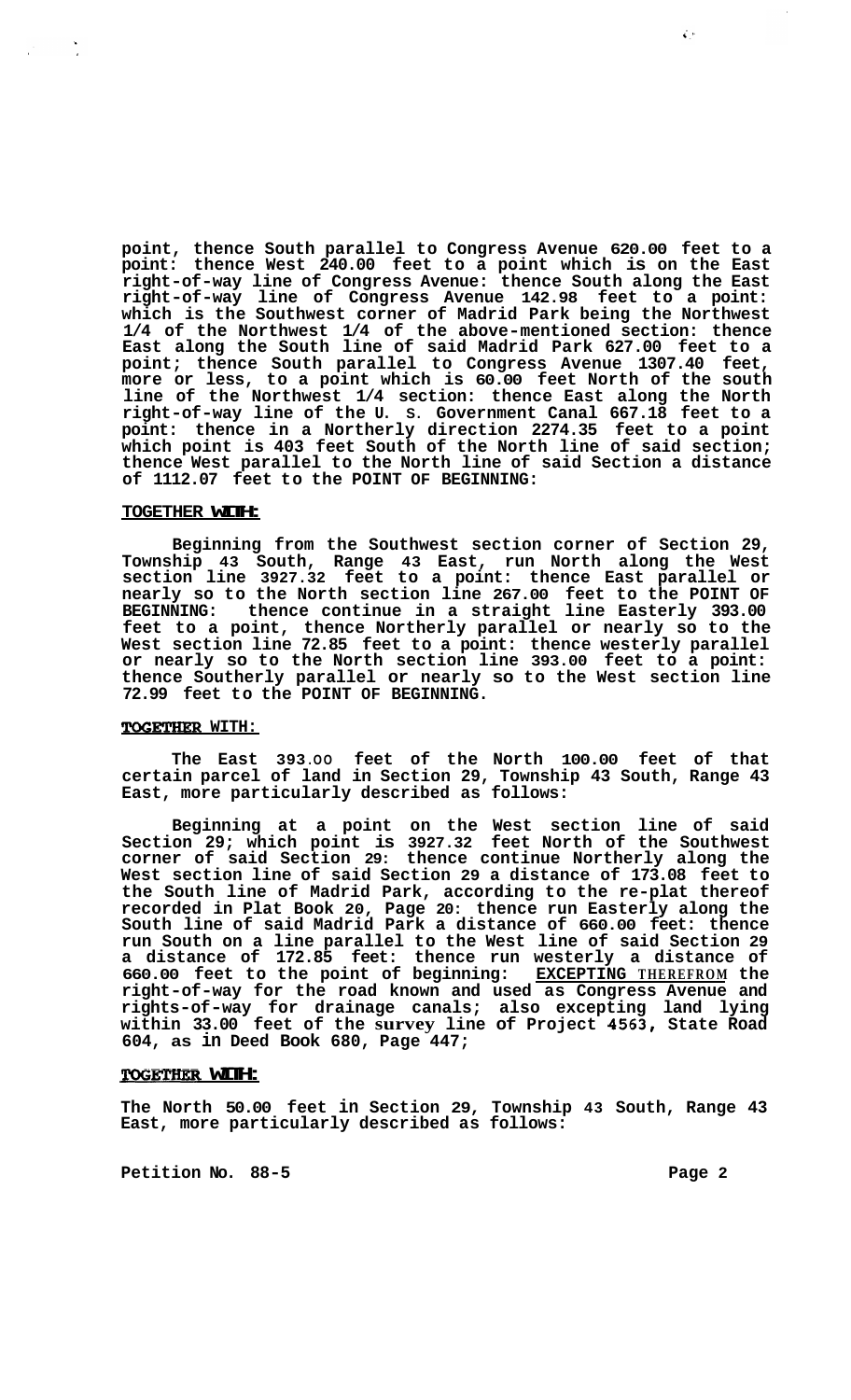**Beginning at a point on the West section line of said Section 29, which point is 3927.32 feet North of the Southwest corner of said Section 29, thence continue Northerly alonz the West section line of said Section 29, a distance of 173.08 feet to the South line of Madrid Park, according to the re-plat thereof recorded in Plat Book 20, Page 20** ; **thence run Easterly along the South line of said Madrid Park a distance of €60.00 feet; thence run South on a line parallel to the West line of said Section 29, a distance of 172.85 feet; thence run Westcrly a distance of 660.00 feet to the POINT OF BEGINNING; EXCE;PTING THEREFROM the West 33.00 feet thereof for right-of-way for the**  road known and used as Congress Avenue and rights-of-way for **drainage canals; AND EXCEPTING the East 393.00 feet thereof.** 

#### **TOGETHER WITH:**

## **PARCEL I:**

**Part of Section 29, Township 43 South, Range 43 East, Beginning at a point on the West section line of said Secticm 29; which point is 4000.40 feet North of Southwest corner of said Section 29; thence continue Northerly along the West sectiorl line of said Section 29 a distance of 50.00 feet; thence run Eas;terly for a distance of 267.00 feet along a line at an angle of 89 degrees 46' 40" East of the North-South, West section line of said Section 29; thence run South on a line parallel to the! West line of said Section 29, a distance of 50.00 feet, thence run Westerly a distance of 267.00 feet to the POINT OF BEGINKING. EXCEPT the West 40.00 feet.** 

## TOGETHER **WHI**

#### **PARCEL 11:**

**Part of Section 29, Township 43 South, Range 43 East, Commencing at the Southwest corner of Section 29; thence North**  along the West section line 3927.32 feet to a point; thence East **parallel to the North section line 167.00 feet to the POINT OF**  BEGINNING; thence continue Easterly 100.00 feet to a point; thence Northerly parallel to the West section line 72.99 feet to **a point; thence Westerly parallel to the North section line 100.00 feet to a point; thence Southerly parallel to the! West section line 73.02 feet to the POINT OF BEGINNING.** 

#### **TOGETHER WITH:**

## **PARCEL 111:**

**The West 167.00 feet of the South 73.08 feet of the North**  173.08 feet of the South 1366.71 feet of the West 1/4 of the **Northwest 1/4 of Section 29, Township 43 South, Range 43 East, EXCEPT the West 40.00 feet.** 

Petition No. 88-5 **Page 3 Page 3** 

 $\sqrt{2}$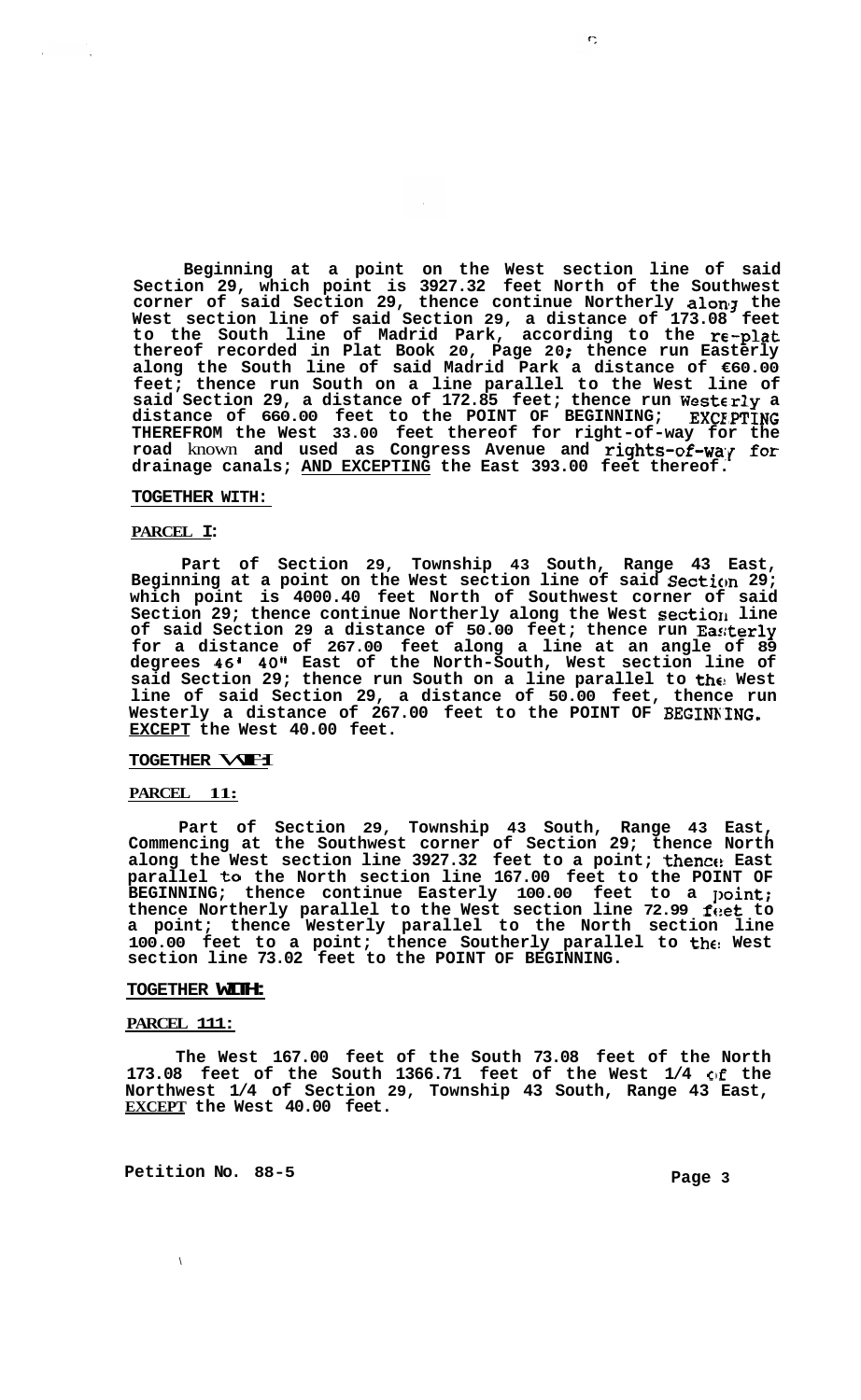## **LESS** :

 $\mathcal{C}$ 

**Begin at the Northwest corner of said Section 29, Township 43 South, Range 43 East; and then South, along the West section line, 285.00 feet; then East parallel to the North section line, 361.00 feet; thence South, parallel to the West section line, 750.00 feet; thence East, parallel to the North section line, 305.23 feet for the POINT OF BEGINNING; thence East, parallel to the North section line, 600.00 feet; thence South, parallel to the West section line, 1642.35 feet; thence West, parallel to the North section line, 600.00 feet; thence North, parallel to the West section line 1642.35 feet to the POINT OF BEGINNING.** 

#### **AND LESS:**

**A Tract of land in Section 29, Township 43 South, Range 43 East, beginning at the Northwest corner of said section, and thence South, along the West section line 285.00 feet; thence East, parallel to the North section line, 361.00 feet for the POINT OF BEGINNING; thence South, parallel to the West section line, 855.00 feet; thence East parallel to the North section line, 305.23 feet; thence North, parallel to the West section line, 105.00 feet; thence East, parallel to the North section line, 592.00 feet; thence North, parallel to the West section line, 675.00 feet; thence West, parallel to the North section line, 256.74 feet; thence North, parallel to the West section line, 75.00 feet; thence West parallel to the North section line, 79.26 feet; thence North, parallel to the West section line, 100.00 feet: thence West parallel to the North section line, 200.00 feet; thence North, parallel to the West section line, 150.00 feet, to the South right-of-way line of Okeechobee Road: thence West, along said right-of-way 60.00 feet; thence South, parallel to the West section line, 250.00 feet; thence West, parallel to the North section line, 301.23 feet, to the POINT OF BEGINNING.** 

## **TOGETHER WITH:**

*An* **easement for access from Congress Avenue to the above described property as follows:** 

**Starting at the Northwest section corner Section 29, Township 43 South, Range 43 East, run along the West section line 663.00 feet to a point; thence East 33.00 feet parallel to the North section line to the POINT OF BEGINNING, which is on the East right-of-way line of Congress Avenue; thence continue in a straight line 328.00 feet to a point which is on the West border of land belonging to Grantors, thence South parallel to the West section line and along the West boundary of Grantors' property 20.00 feet to a point; thence West 328 feet to a point which is on the East right-of-way line of Congress Avenue: thence North along said right-of-way line 20.00 feet** *to* **the POINT OF BEGINNING, thereby conveying right-of-way privileges to the Grantors from their land to and from Congress Avenue.**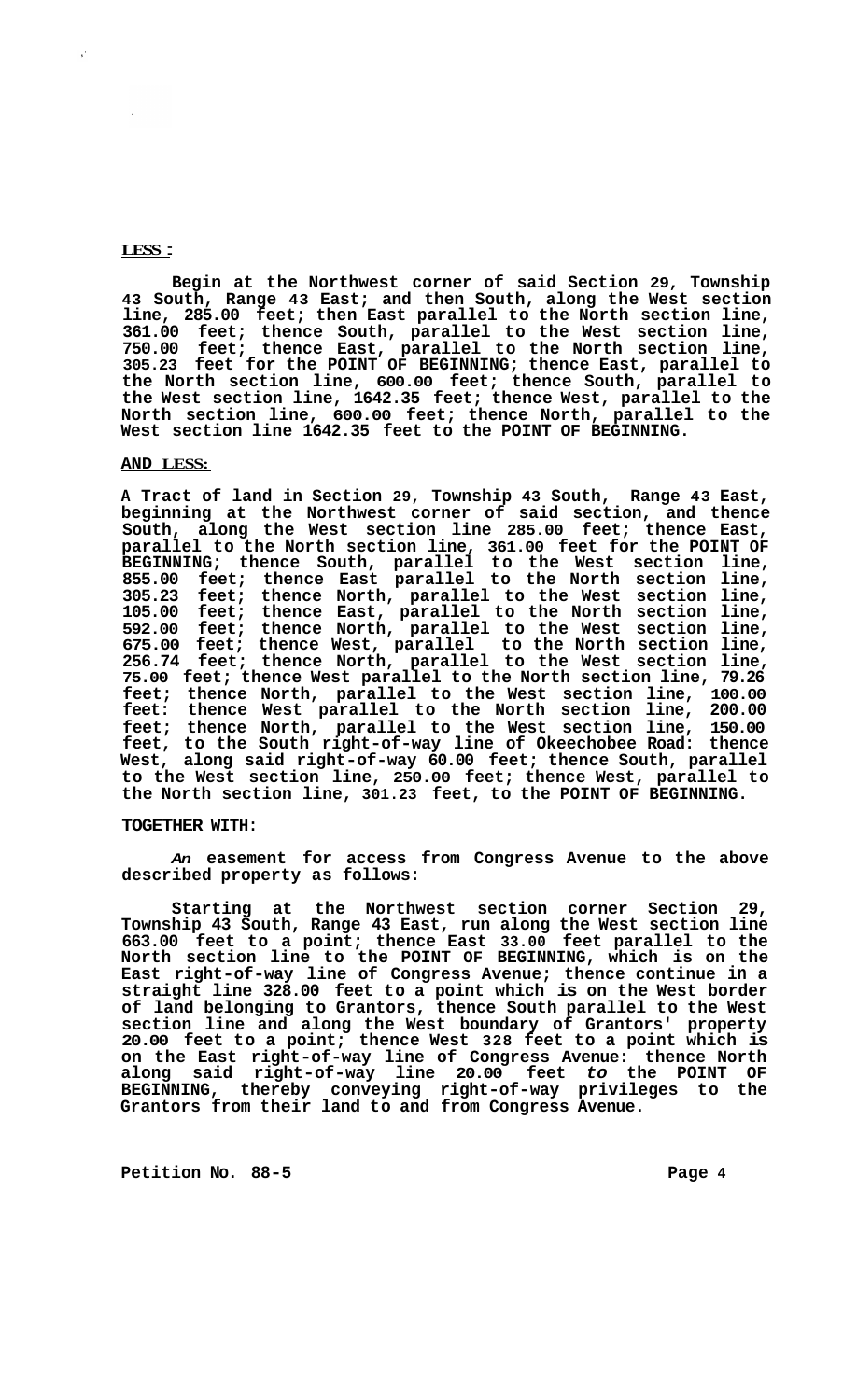**Also an easement for utilities and drainage by the canal through the property owned by the Sellers to the boundary line of the property being bought by the purchaser.** 

**t.** 

## *AND* **LESS:**

- **1. The East 35.00 feet of the West 275.00 feet of the South 116.00 feet of the North 779.00 feet of the replat of Madrid Park, as recorded in Plat Book 20, Page 20.**
- **2. The South 116.00 feet of the North 779.00 feet of the East 207.00 feet of the West 240.00 feet of the replat of Madrid Park, as recorded in Plat Book 20, Page 20.**
- **3. The East 91.00 feet of the West 361.00 feet of the South 560.00 feet of the North 1223.00 feet of the replat of Madrid Park, as recorded in Plat Book 20, Page 20.**
- **4. The East 35.00 feet of the West 275.00 feet of the South 200.00 feet of the North 1093 feet of the replat of Madrid Park, as recorded in Plat Book 20, Page 20.**

## **SUBJECT TO:**

*A* **parcel of land for public right-of-way purposes located in Section 29, Township 43 South, Range 43 East, described as follows:** 

**The East 20.00 feet of the West 60.00 feet of the South 50.00 feet of the North 1273.00 feet of the Northwest 1/4 of said Section 29.** 

### TOGETHER **WITH:**

#### **PARCEL 1:**

**A parcel of land situated in Section 29, Township 43 South, Range 43 East, more particularly described as follows:** 

**Commencing at the Northwest corner of said Section 29, thence South 01 degrees 32' 18" West along the West line of said Section 29, a distance of 1366.80 feet to the South line of the Northwest 1/4 of the Northwest 1/4 of said section; thence South 88 degrees 39 17" East a distance of 40.00 feet. to the apparent East right-of-way line of Congress Avenue as in use; thence North 01 degrees 32' 18" East a distance of 143.02 feet to the POINT OF BEGINNING of this parcel; thence South** *88* **degrees 58' 07" East a distance of 321.00 feet; thence North 01 degrees 32' 18" East a distance of 82.68 feet; thence South 88 degrees 45' 36" East a distance of 305.23 feet: thence South 01 degrees 32' 18" West a distance of 401.10 feet; thence North** *88* **degrees 39' 17" West a**  distance of 399.23 feet; thence North 01 degrees 32' 18" East a

Petition No. 88-5 **Page 5 Page 5**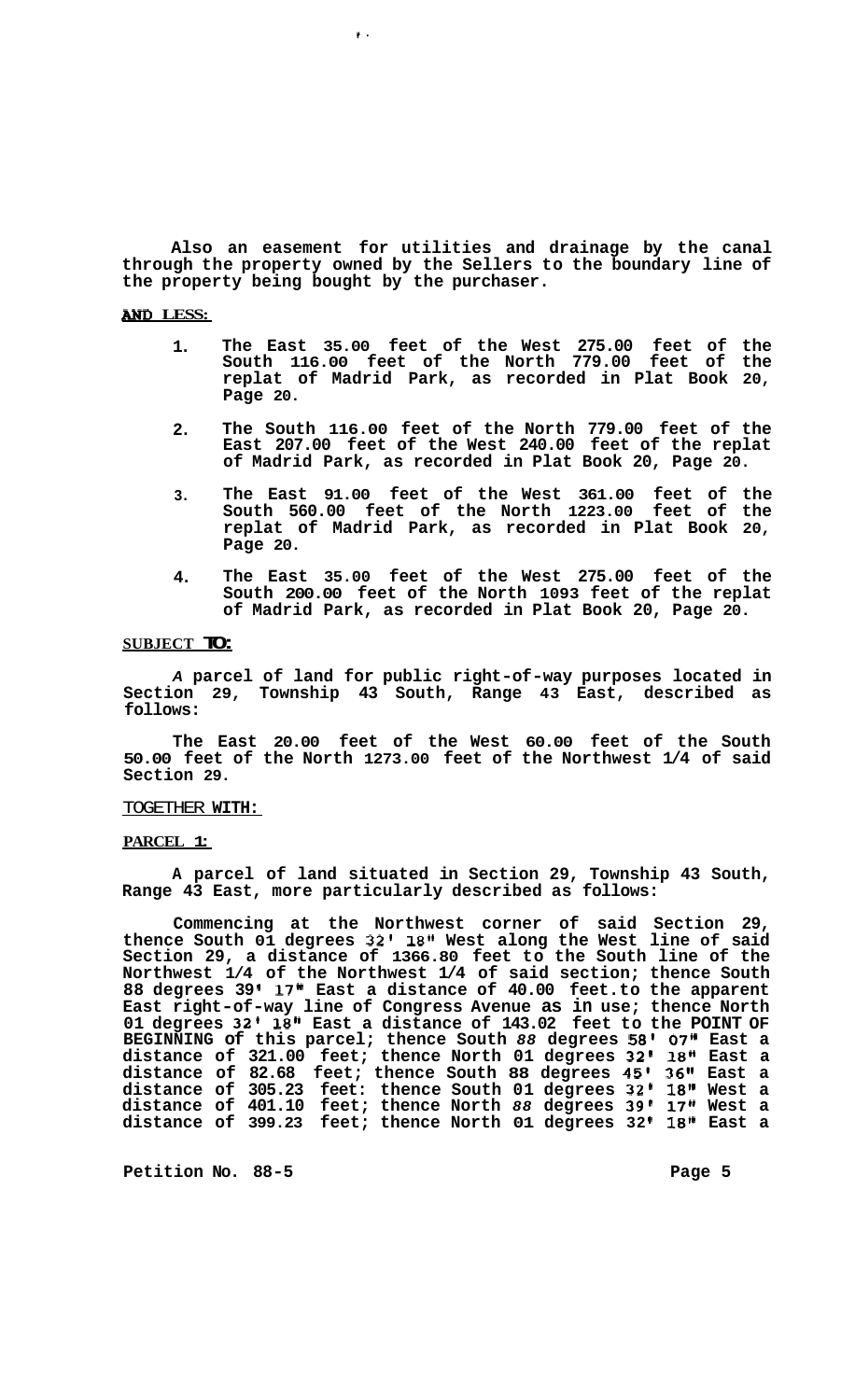**distance of 173.08 feet; thence North 88 degrees 39'** 17'l **West a distance of 34.00 feet; thence North 01 degrees 32' 18" East a distance of 92.98 feet; thence North 88 degrees 39' 17" West a distance of 193.00 feet; thence North 01 degrees 32' 18" East a distance of 50.04 feet to the POINT OF BEGINNING.** 

#### **TOGETHER WITH:**

 $\ddot{\phantom{a}}$ 

#### **PARCEL 2:**

**A parcel of land situate in Section 29, Township 43 South, Range 43 East, more particularly described as follows:** 

**Commencing at the Northwest corner of said Section 29, thence South 01 degrees 32' 18'' West along the West line of said Section 29, a distance of 1366.80 feet to the South line of the Northwest 1/4 of the Northwest 1/4 of said section; thence South 88 degrees 39' 17" East, a distance of 40.00 feet to the apparent East right-of-way line of Congress Avenue as in use, and the POINT OF BEGINNING of this parcel; thence North 01 degrees 32 18" East, along said right-of-way line, a distance of 92.98 feet; thence South 88 degrees 39' 17" East a distance of 193.00 feet; thence South 01 degrees 32' 18'' West a distance of 92.98 feet: thence North 88 degrees 39l 17'' West a distance of 193.00 feet to the POINT OF BEGINNING.** 

## **TOGETHER WITH:**

### PARCEL 3:

**A parcel of land situate in Section 29, Township 43 South, Range 43 East, more particularly described as follows:** 

**Commencing at the Northwest corner of said Section 29, thence South 01 degrees 32' 18" West along the West line of said Section 29, a distance of 1366.80 feet to the South line of the Northwest 1/4 of the Northwest 1/4 of said section; thence South 88 degrees 39' 17'' East a distance of 40.00 feet to the apparent East right-of-way line of Congress Avenue as in use, and the POINT OF BEGINNING of this parcel; thence South 01 degrees 32 18" West along said right-of-way line, a distance of 50.00 feet; thence South 88 degrees 39' 17" East a distance of 227.00 feet; thence North 01 degrees 32' 18" East a distance of 50.000 feet; thence North 88 degrees 39' 17" West a distance of 227.00 feet to the POINT OF BEGINNING.** 

## **TOGETHER WITH:**

## **PARCEL 4:**

**A parcel of land situate in Section 29, Township 43 South, Range 43 East, more particularly described as follows:** 

**Commencing at the Northwest corner of said Section 29,**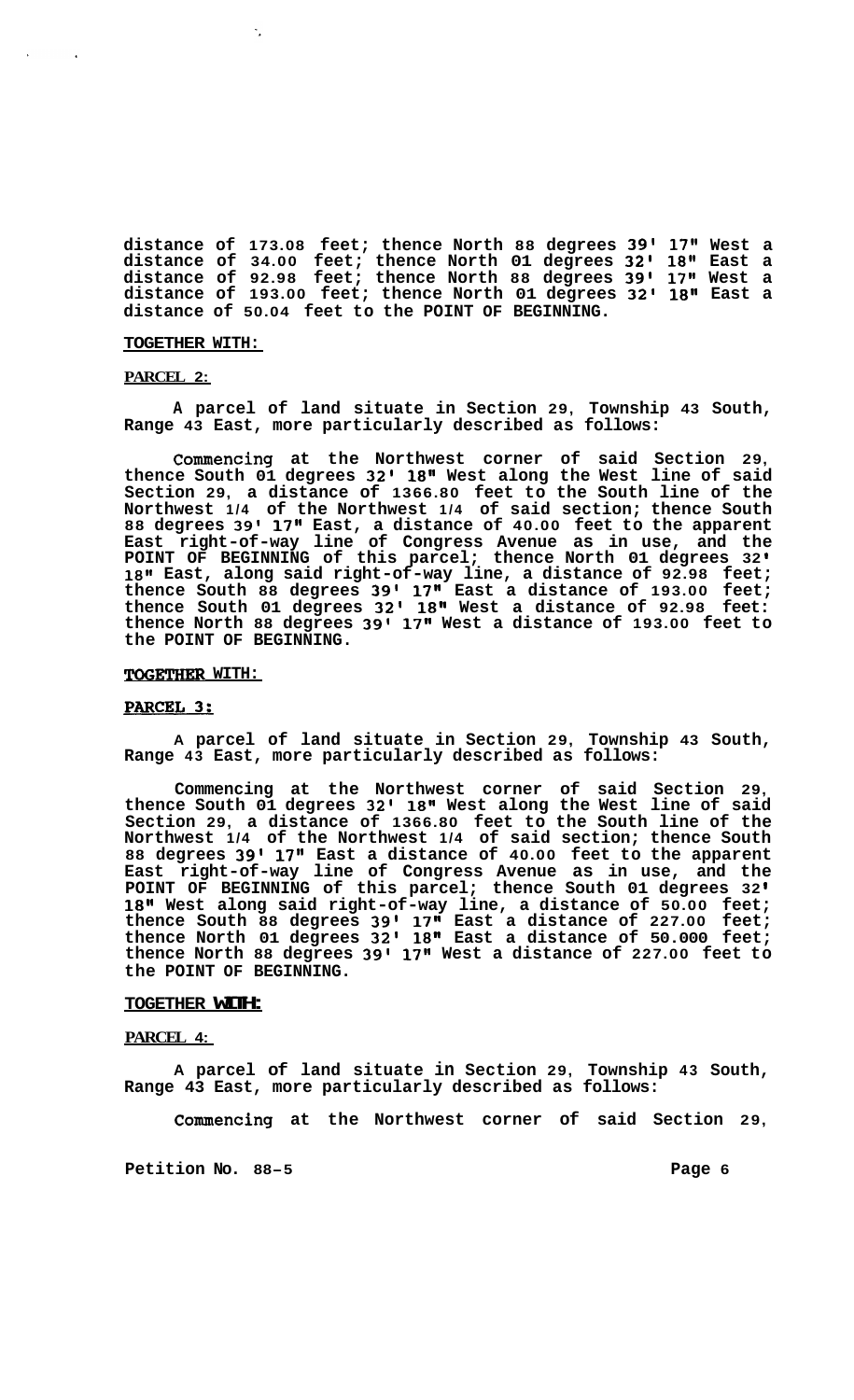**thence South 01 degrees 32' 1811 West along the West line of said Section 29, a distance of 1366.80 feet to the South line of the Northwest 1/4 of the Northwest 1/4 of said section; thence South 88 degrees 39' 17" East a distance of 40.00 feet to the apparent East right-of-way line of Congress Avenue as in use; thence South 01 degrees 32' 18" West along said right-of-way line, a distance of 50.00 feet to the POINT OF BEGINNING of this parcel; thence continue South 01 degrees 32' 18" West along said right-of-way line, a distance of 123.08 feet; thence South** *88* **degrees 39' 17"**  East a distance of 227.00 feet; thence North 01 degrees 32' 18" **East a distance of 123.08 feet; thence North 88 degrees 39' 17'' West a distance of 227 feet to the POINT OF BEGINNING, located on the east side of Congress Avenue (S.R. 808), approximately 0.2 mile south of Okeechobee Boulevard (S.R.704) in a CG-General Commercial Zoning District, was approved as advertised, subject to the following conditions:** 

**1. Prior to site plan certification, the site plan shall be amended to indicate the following:** 

Zoning

 $\mathcal{L} = \mathcal{L} \mathcal{L}$ 

 $\cdot$ 

- **a) landscaping as outlined in Condition No. 10.**
- **b) elimination of the site data tabular referencing Petition No. 87-79.**
- **2. In order to avoid an incompatible appearance upon adjacent residential areas, the rear facade (s) of the Planned Commercial Development shall be given architectural treatment consistent with the front of the center. 1**  Zoning
	- **3. All mechanical and air conditioning equipment shall be roof mounted and screened with parapets or be contained within the enclosed loading and service area.**
- Zoning
	- **4. No stock loading or dumpster pickup will be permitted between the hours of 8:OO P.M. and** *8:OO* **A.M.**

Zoning

**5. No storage or placement of any stock materials, refuse, equipment or accumulated debris shall be permitted in the rear of the Planned Commercial Development.** 

Zoning

**6. No parking of any vehicles shall be permitted along the rear of the center except in designated spaces or unloading areas.** 

Zoning

- *7.*  **A Unity of Title shall be executed covering the entire site. Two (2) copies of properly executed Unity of Title documents shall be submitted to the Zoning Division simultaneously with the Site Plan Review committee submittal.**  Zoning
	- *8.*  **No off-premise signs shall be permitted on the site.**

Zoning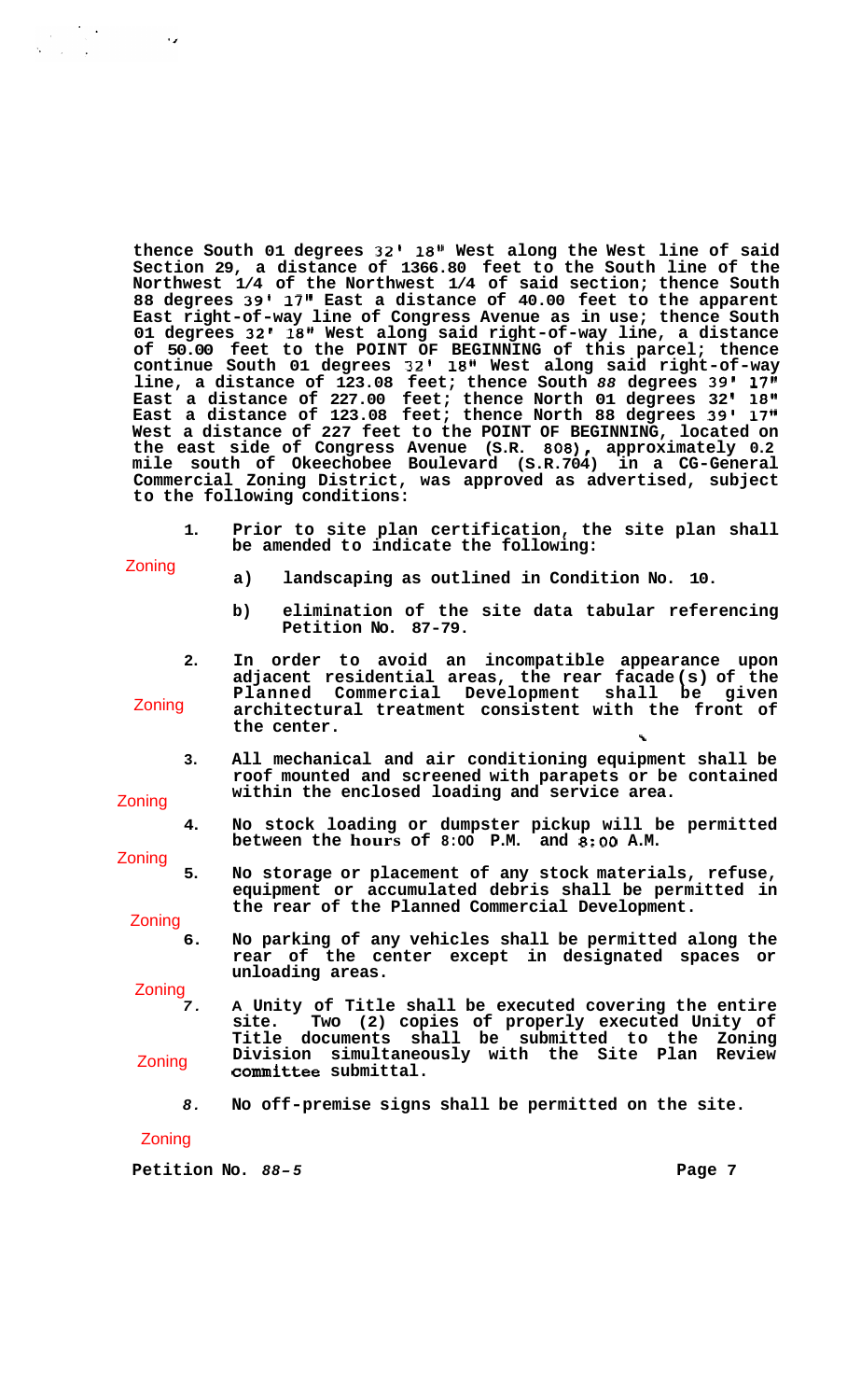- **9. All outdoor lighting shall be directed away from adjacent streets, properties and water bodies. Lighting within the eastern 100 feet of the site shall be mounted no higher than 15 feet above the site in order to avoid excessive glare across the water.**  Zoning
- **10. Landscaping all the north and east perimeters abutting the lake shall be upgraded by providing 10-12 foot high native canopy trees planted a maximum of 20 feet apart (on center)** . Zoning
- **11. The developer shall retain the stormwater runoff in accordance with all applicable agency requirements in effect at the time of the permit application. However, at a minimum, this development shall retain onsite three (3) inches of the stormwater runoff generated by a three (3) year-one (1) hour storm as required by the Permit Section, Land Development Division. The drainage system shall be maintained in an acceptable condition as approved by the County Engineer. In the event that the drainage system is not adequately Engineering**

**maintained as determined by the County Engineer, this matter will be referred to the Code Enforcement Board for enforcement.** 

**If required by the County Engineer or the South Florida Water Management District the developer shall design the drainage system such that storm water runoff from the parking areas and paved surfaced shall be separate from those areas which may contain hazardous or undesirable waste from the proposed site.** 

- **12. The property owner shall construct a left turn lane, north approach on Congress Avenue at Westgate Avenue concurrent with onsite paving and drainage improvements. This petitioner shall also be responsible for any and all pavement markings associated with this construction, as determined by the County Engineer. Engineering**
- **13. The property owner shall pay a Fair Share Fee in the amount and manner required by the "Fair Share**  Contribution for Road Improvements Ordinance" as it **presently exists or as it may from time to time be amended. The Fair Share Fee for this project presently is \$26,548.00 (991 trips X \$26.79 per trip). Engineering**
- **14. The property owner shall convey for the ultimate right- of-way of Congress Avenue, 60 feet from centerline (approximately an additional 20 feet) within 90 days of the approval of the Resolution approving this project. Engineering** 
	- **15. Discharge of stomwater runoff shall not be permitted into the adjacent lake unless permission from the South Florida Water Management District is obtained with**

## **Engineering**

 $\mathcal{V}$  , and  $\mathcal{V}$